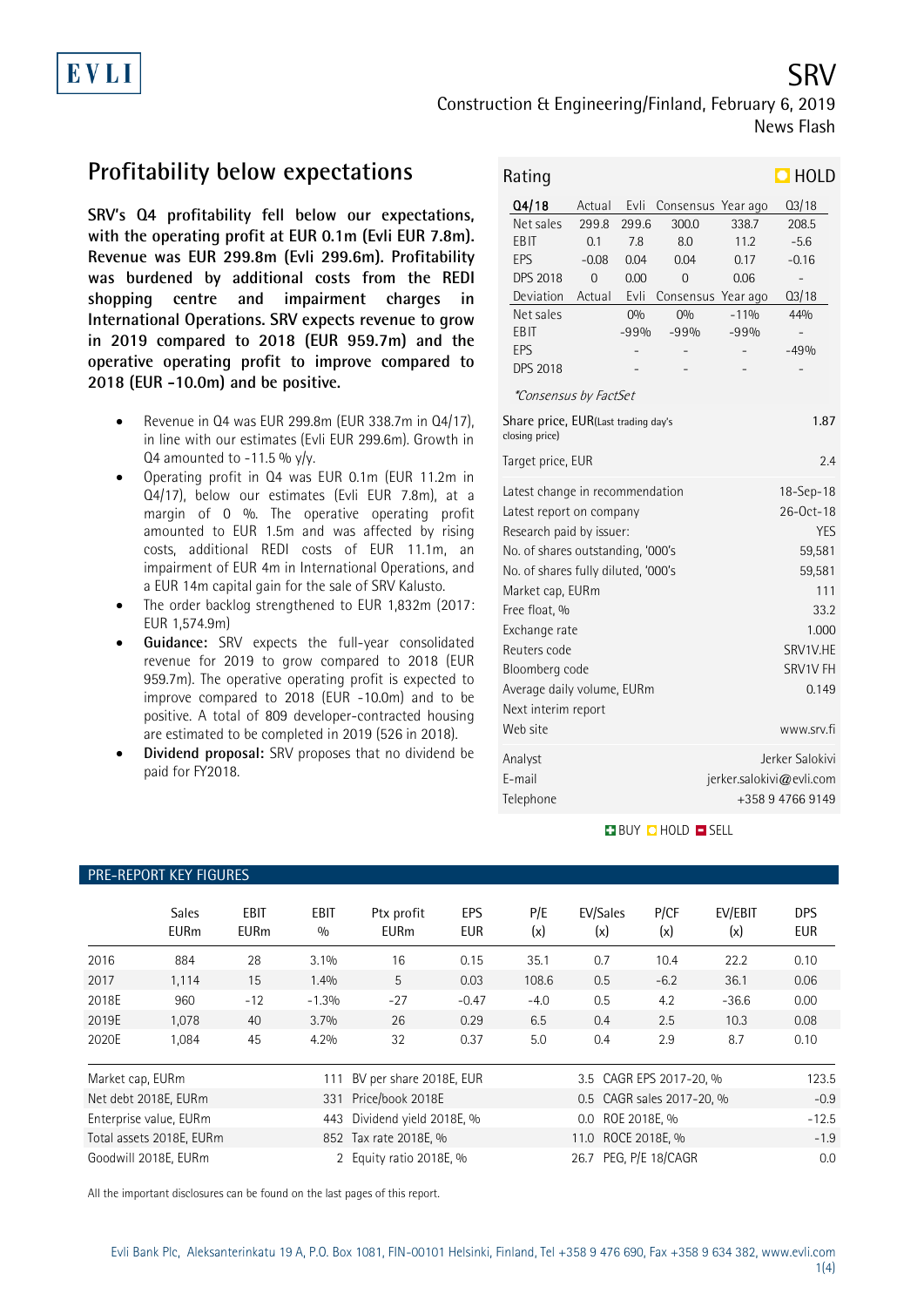### Important Disclosures

Evli Research Partners Plc ("ERP") uses 12-month target prices. Target prices are defined by utilizing analytical techniques based on financial theory including (but not limited to) discounted cash flow analysis and comparative valuation. The selection of valuation methods depends on different circumstances. Target prices may be altered on the basis of new information coming to light in the underlying company or changes in interest rates, changes in foreign exchange rates, other securities prices or market indices or outlook for the aforementioned factors or other factors that may change the conditions of financial markets. Recommendations and changes by analysts are available at https://research.evli.com/JasperAllModels.action?authParam=key;461&authParam=x;G3rNagWrtf7K&tauthType=3 Investment recommendations are defined as follows: Target price compared to share price Recommendation<br>  $\leq$  -10 % < -10 % SELL  $-10 - (+10) \%$  HOL<br>  $> 10 \%$  RIJY  $> 10 \frac{0}{0}$ ERP's investment recommendation of the analyzed company is updated at least 2 timer per year. 60% 53% 50% 39% 40% 30% 20% 8% 10% 0% Sell Hold Buy

The graph above shows the distribution of ERP's recommendations of companies under coverage in 1st of February 2019. If recommendation is not given, it is not mentioned here.

### Name(s) of the analyst(s): Salokivi

This research report has been prepared by Evli Research Partners Plc ("ERP" or "Evli Research"). ERP is a subsidiary of Evli Bank Plc. Production of the investment recommendation has been concluded on 26.10.2018, 7:45. This report has been published on 6.2.2019, 9:10.

None of the analysts contributing to this report, persons under their guardianship or corporations under their control have a position in the shares of the company or related securities.

The date and time for any price of financial instruments mentioned in the recommendation refer to the previous trading day's closing price(s) unless otherwise stated in the report.

Each analyst responsible for the content of this report assures that the expressed views accurately reflect the personal views of each analyst on the covered companies and securities. Each analyst assures that (s)he has not been, nor are or will be, receiving direct or indirect compensation related to the specific recommendations or views contained in this report.

Companies in the Evli Group, affiliates or staff of companies in the Evli Group, may perform services for, solicit business from, hold long or short positions in, or otherwise be interested in the investments (including derivatives) of any company mentioned in the publication or report.

Neither ERP nor any company within the Evli Group have managed or co-managed a public offering of the company's securities during the last 12 months prior to, received compensation for investment banking services from the company during the last 12 months prior to the publication of the research report.

ERP may pursue an assignment from the issuer(s) of the financial instruments mentioned in the recommendation or this report. These assignments may have a limited economic or financial impact on ERP and/or Evli. Under such assignments ERP may perform services including, but not limited to, arranging investor meetings or –events, investor relations communication advisory and production of research material.

ERP has signed an agreement with the issuer of the financial instruments mentioned in the recommendation, which includes production of research reports. This assignment has a limited economic and financial impact on ERP and/or Evli. Under the assignment ERP performs services including, but not limited to, arranging investor meetings or –events, investor relations communication advisory and production of research material.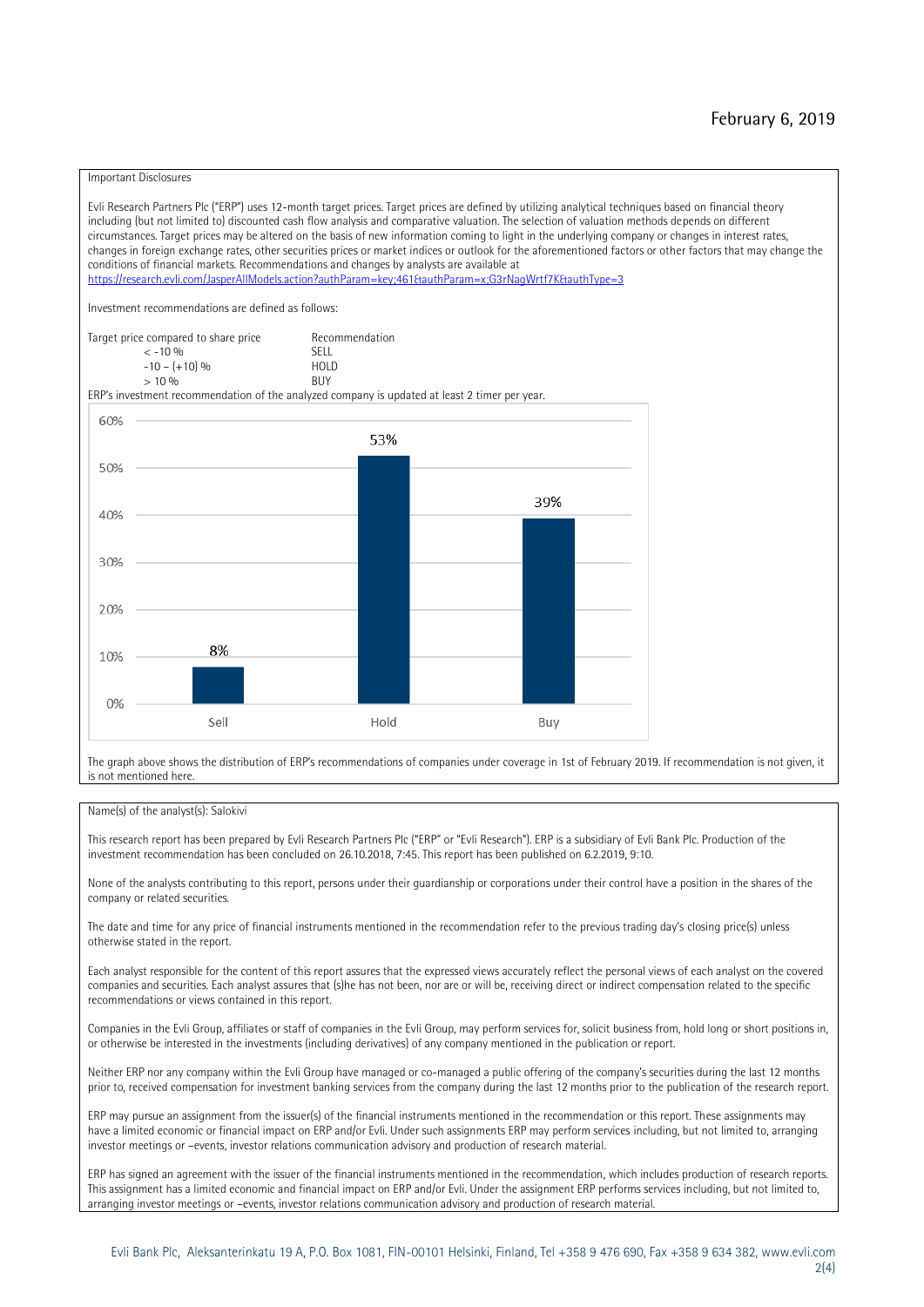ERP or another company within the Evli Group does not have an agreement with the company to perform market making services.

For the prevention and avoidance of conflicts of interests with respect to this report, there is an information barrier (Chinese wall) between Investment Research and Corporate Finance units concerning unpublished investment banking services to the company. The remuneration of the analyst(s) is not tied directly or indirectly to investment banking transactions performed by Evli Bank Plc or any company within Evli Group.

This report has not been disclosed to the company prior to its dissemination.

This report is provided and intended for informational purposes only and may not be used or considered under any circumstances as an offer to sell or buy any securities or as advice to trade any securities.

This report is based on sources ERP considers to be correct and reliable. The sources include information providers Reuters and Bloomberg, stock-exchange releases from the companies and other company news, Statistics Finland and articles in newspapers and magazines. However, ERP does not guarantee the materialization, correctness, accuracy or completeness of the information, opinions, estimates or forecasts expressed or implied in the report. In addition, circumstantial changes may have an influence on opinions and estimates presented in this report. The opinions and estimates presented are valid at the moment of their publication and they can be changed without a separate announcement. Neither ERP nor any company within the Evli Group are responsible for amending, correcting or updating any information, opinions or estimates contained in this report. Neither ERP nor any company within the Evli Group will compensate any direct or consequential loss caused by or derived from the use of the information represented in this publication.

All information published in this report is for the original recipient's private and internal use only. ERP reserves all rights to the report. No part of this publication may be reproduced or transmitted in any form or by any means, electronic, mechanical, photocopying, recording or otherwise, or stored in any retrieval system of any nature, without the written permission of ERP.

This report or its copy may not be published or distributed in Australia, Canada, Hong Kong, Japan, New Zealand, Singapore or South Africa. The publication or distribution of this report in certain other jurisdictions may also be restricted by law. Persons into whose possession this report comes are required to inform themselves about and to observe any such restrictions.

Evli Bank Plc is not registered as a broker-dealer with the U. S. Securities and Exchange Commission ("SEC"), and it and its analysts are not subject to SEC rules on securities analysts' certification as to the currency of their views reflected in the research report. Evli Bank is not a member of the Financial Industry Regulatory Authority ("FINRA"). It and its securities analysts are not subject to FINRA's rules on Communications with the Public and Research Analysts and Research Reports and the attendant requirements for fairness, balance and disclosure of potential conflicts of interest. This research report is only being offered in U.S. by Auerbach Grayson & Company, LLC (Auerbach Grayson) to Major U.S. Institutional Investors and is not available to, and should not be used by, any U.S. person or entity that is not a Major U.S. Institutional Investor. Auerbach Grayson is a broker-dealer registered with the U.S. Securities and Exchange Commission and is a member of the FINRA. U.S. entities seeking more information about any of the issuers or securities discussed in this report should contact Auerbach Grayson. The securities of non-U.S. issuers may not be registered with or subject to SEC reporting and other requirements.

ERP is not a supervised entity but its parent company Evli Bank Plc is supervised by the Finnish Financial Supervision Authority.